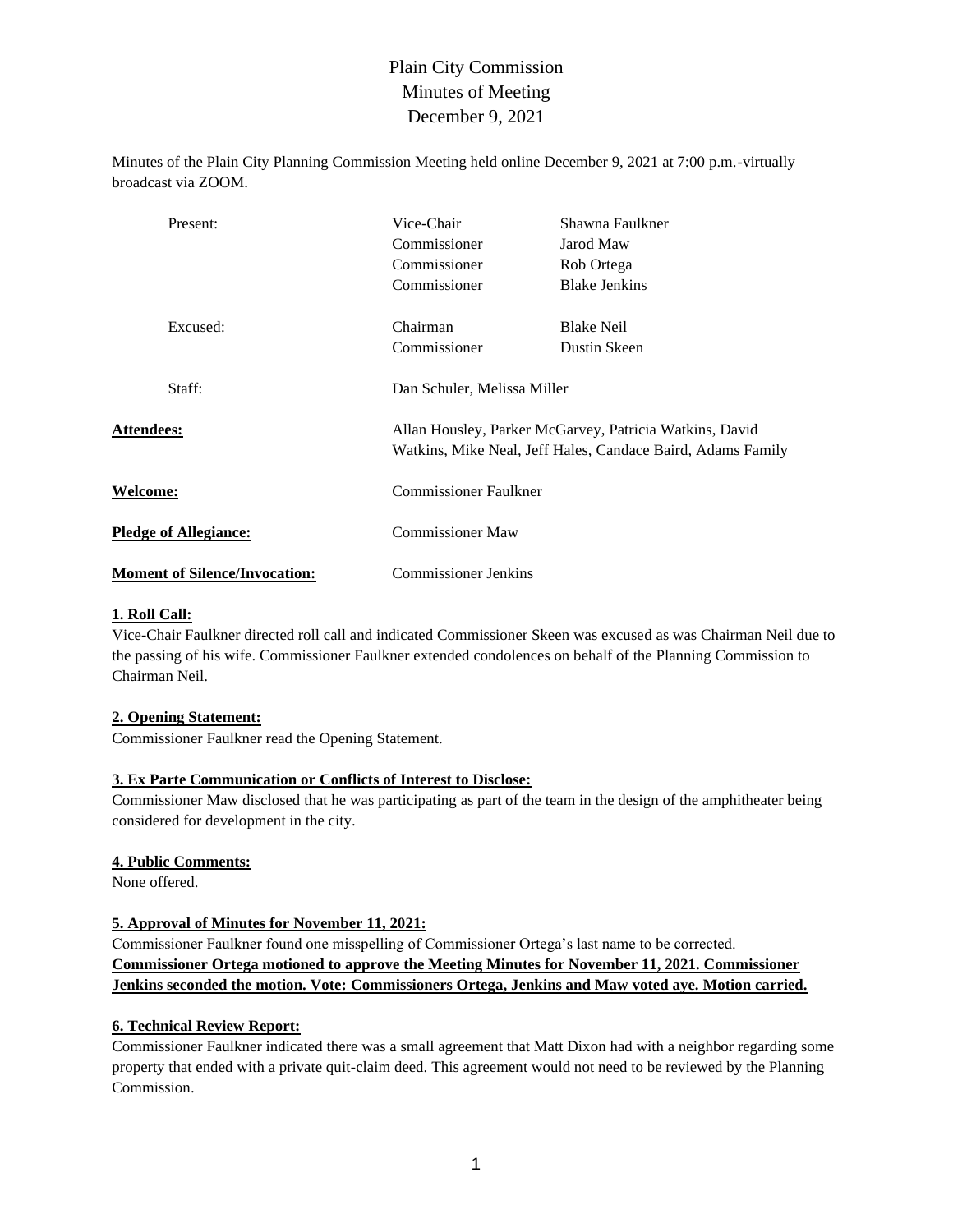#### **7. Legislative Items:**

**Public Hearing: Robert Dodgen property- Rezone Petition from RE-20 to RE-18.5 -3186 W North Plain City Rd - 9.87 acres**

#### **Commissioner Jenkins motioned to open the Public Hearing of the Robert Dodgen property- Rezone. Commissioner Maw seconded the motion. Vote: Commissioners Ortega, Maw and Jenkins voted aye. Motion**

**carried.** Commissioner Faulkner invited the first speaker to introduce herself. Candace Baird asked that the property be rezoned to 10 lots. Ms. Baird stated the need for more housing. Commissioner Faulkner reminded Ms. Baird that tonight's comments were only about the rezone.

Patricia Watkins asked for clarification regarding the blue lines on North Plain City Road. She stated there were other blue lines drawn on the map she had where no roads were currently present and wanted to know if these lines indicated future roads. Commissioner Maw stated that the map she had looked like a current zoning map. Ms. Watkins asked if there was a road that would be approved in the rezone. Commissioner Maw stated he would have to look at the key. Commissioner Faulkner stated she believed it was just a future land use where a road may go eventually. Ms. Watkins wanted to know if this road had already been approved and asked about including public comment since the road provides frontage along the property that is being rezoned. Ms. Watkins stated that is a concern since the road is small and there is a "tremendous" amount of traffic. Commissioner Maw asked for clarification about the road she was speaking about and Ms. Watkins indicated it was North Plain City Road and also the road that crosses it as well. Commissioner Maw stated that the road is a proposed future collector road. It has not been finalized for approval yet. Ms. Watkins asked if this would come up for public comment. Commissioner Maw stated the developer needs to provide the Planning Commission with their plan, but it wouldn't be something that would come up for public comment. Commissioner Maw indicated that during the General Plan update discussion next year, Ms. Watkins could get involved in the proposal of that road location and discuss it then. Commissioner Faulkner stated that nothing was approved and invited Ms. Watkins to provide more input on this when they update the General Plan. Commissioner Faulkner reminded Ms. Watkins that tonight's discussion was limited to the rezone of this property to make sure it matches the future land use map. Ms. Watkins indicated that her concern was lack of notice regarding their property and future roads. Commissioner Faulkner stated there was a lot of notice put out. Commissioner Maw stated the General Plan already indicated that a future road was on that plan. Ms. Watkins mentioned that she felt there was no concern about the heavy traffic on North Plain City Road.

Mike Neal addressed the commission and wanted to know how many homes would be included in this rezone. Commissioner Maw stated that this was not something that had to be disclosed at a rezone. Mr. Neal stated he was concerned about the number of cars being added to his street. Commissioner Maw stated the number of homes would be given to them when the developer brings in their proposal. Mr. Neal wanted to know if the number of homes would happen before or after the commission makes a decision on the rezone. Commissioner Maw stated it would probably happen afterwards and the developer would then come back with their plans. Mr. Neal wanted to know if this was something they should know beforehand and Commissioner Maw told him no, according to Utah State code. Mr. Neal then wanted to know if the developers could just add houses wherever they want. Commissioner Maw stated the plan would have to be approved first. Mr. Neal wanted to know the size of the lots on a project that had just been approved (West Park). Mr. Neal asked if the commissioners knew the size of the lots. Mr. Neal stated that if the lots in West Park were approved at RE-20 and now the commission was approving RE-18.5 then he wanted to know why. Commissioner Maw stated the general plan may have been revised. Commissioner Faulkner stated the petition for a rezone is being made in order to fit the current land use map. Mr. Neal asked for the commission to review the RE-18.5 zoning to find out when that went into effect. Mr. Neal indicated his concern about the amount of traffic on North Plain City Road and stated it is dangerous. Mr. Neal again asked how many homes would be built. Commissioner Maw reminded Mr. Neal that the discussion was only regarding the rezone from RE-20 to RE-18.5, which complies with the general plan and future map. The Planning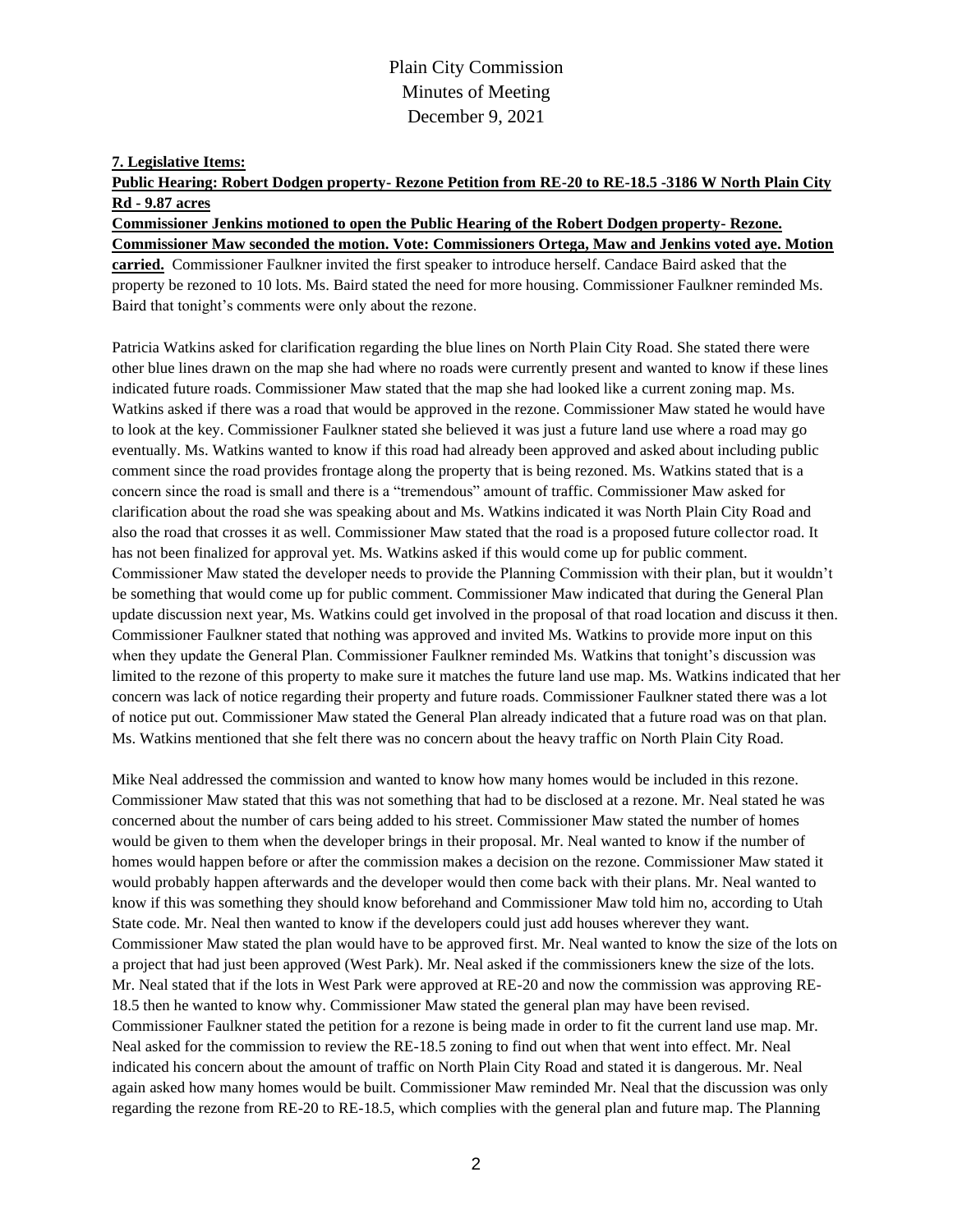Commission is bound to that and to determine whether or not the rezone complies with the General Plan. Commissioner Maw stated that legally this was the only issue that could be discussed. Commissioner Faulkner thanked Mr. Neal for his comments and stated they could be given to the developer. Mr. Neal asked when the next meeting for this property would be. Commissioner Maw stated that was unknown, but would be some time next year and Mr. Neal asked if it would be after the houses were already built.

Dave Watkins addressed the commission. Mr. Watkins stated his concern was with the road, not the rezone. He is worried about access to the road and about having to be forced to join the sewer system when his septic tank works perfectly well. Mr. Watkins asked about water usage since the drought has taken effect with new subdivisions popping up. Mr. Watkins wanted to know where the water would be coming from with the new subdivisions. Mr. Watkins also commented on widening the road and wanted to know if eminent domain was going to be employed to take property away in order to do it. Commissioner Maw stated those types of questions couldn't be answered by the Planning Commission and should be addressed with the City Council. Commissioner Maw encouraged Mr. Watkins to meet with council members or attend a council meeting to voice his concerns.

Commissioner Faulkner asked the Public Works Director, Dan Schuler, if he would like to comment on any of the concerns brought up. Mr. Schuler addressed the commission and stated that North Plain City road is also a concern of the city. Mr. Schuler stated he has received three separate grants to improve the road. This will be done in three phases beginning next year. The road will be widened to include curb, gutter and sidewalk. Mr. Schuler pointed out that the road will be expanded out to the existing ROW. Mr. Schuler explained that many people may not understand that the ROW is already in place. Mr. Schuler stated that the city does care about this particular concern and that it will be moving forward to address those needs.

### **Commissioner Maw motioned to close the Public Hearing of the Robert Dodgen Poperty. Commissioner Jenkins seconded the motion. Vote: Commissioners Maw, Ortega and Jenkins voted aye. Motion carried.**

# **Discussion/Motion: Robert Dodgen property- Rezone Petition from RE-20 to RE-18.5 -3186 W North Plain City Rd - 9.87 acres**

Commissioner Faulkner asked for comments regarding the rezone. Commissioner Jenkins stated that the rezone meets the future land use map and meets the current zoning and therefore, the commission could not say no to the rezone. Commissioner Maw agreed, stating the only way to say no would need good justification such as compromising the safety or welfare of the community, otherwise it has to be approved. Commissioner Jenkins stated that based on the zoning alone, he couldn't justify saying no to approval. Commissioner Maw agreed with Commissioner Jenkins. Commissioner Faulkner asked if Commissioner Ortega had any concerns or comments. Commissioner Ortega mentioned that the number of units would increase by one, but had no further comments. **Commissioner Jenkins motioned to recommend approval from City Council for the rezoning of the Robert Dodgen property from RE-20 to RE-18.5. Commissioner Maw seconded the motion. Vote: Commissioners Maw, Ortega and Jenkins voted aye. Motion carried.**

#### **Discussion/Motion: Zanna Child Annexation- 1055 N 5200 W - 13.4 acres**

Commissioner Jenkins stated this property was an island that was completely boxed in by Plain City. He stated it made sense to annex the property into Plain City. Commissioner Faulkner asked for any further comments. There were none.

# **Commissioner Jenkins motioned for recommendation that the City Council approve the Zanna Child Annexation at 1055 N 5200 W. Commissioner Ortega seconded the motion. Vote: Commissioners Jenkins, Maw and Ortega voted aye. Motion carried.**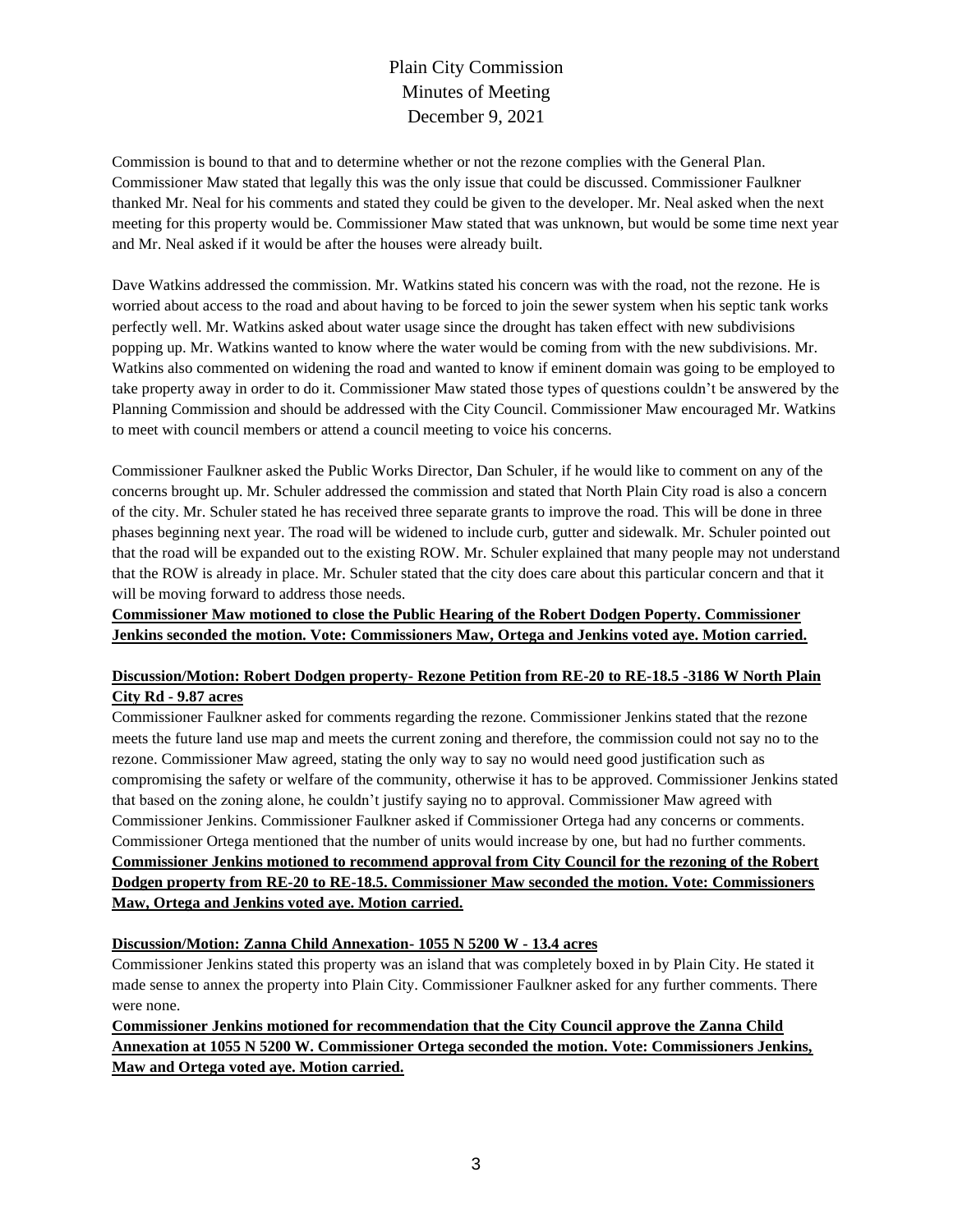### **Discussion/Motion: Final Subdivision - Stillcreek Phase 3a - 21 lots**

Jeff Hales addressed the commission. He stated he met with the Mayor and Dan Schuler to get a preliminary final in Phase 3. He's here tonight to talk about Phase 3a. Commissioner Maw asked if there were any comments from the Engineer. Commissioner Faulkner stated the Engineer was ready to sign off. There were just some street lights and LID that needed to be addressed. Mr. Hales stated he sent all up-to-date information to the Engineer. Commissioner Ortega stated after going through the packet, he could see that those things looked like they would be addressed and he felt good about it. Commissioner Faulkner asked about plans for open space. Mr. Hales said there was open space planned throughout the phases and would be more detailed. Mr. Hales stated Phase 4 would also open up more access points once they were closer to Farr West.

# **Commissioner Maw motioned for the recommendation of Final Subdivision for Stillcreek Phase 3a. Commissioner Jenkins seconded the motion. Vote: Commissioners Maw, Jenkins and Ortega voted aye. Motion carried.**

#### **8. Administrative Items:**

### **Discussion/Motion: Chair and Vice Chair**

Commissioners discussed the idea of tabling discussion until there was a full commission present. Commissioner Maw agreed that it should wait until the first part of next year.

**Commissioner Jenkins motioned to table discussion on Chair and Vice Chair. Commissioner Ortega seconded the motion. Vote: Commissioners Maw, Jenkins and Ortega voted aye. Motion carried.**

### **Discussion/Motion: Cancel Planning Commission Meeting - 12-23-2021**

Commissioner Faulkner asked for a motion.

**Commissioner Maw motioned to cancel Planning Commission Meeting on 12-23-2021. Commissioner Jenkins seconded the motion. Vote: Commissioners Maw, Jenkins and Ortega voted aye. Motion carried.**

# **9, Report from City Council:**

Commissioner Jenkins reported that he had missed council meeting and had nothing to report. Dan Schuler updated the commission. There was nothing for the commission to act on.

#### **Commission Comments**

Commissioner Maw shared the plans and design for the new amphitheater with the commission. Commissioner Faulkner thanked Melissa Miller for helping out with the minutes. She mentioned 2200 N and 3600 W and the construction happening there. She mentioned there is only one way in and out right now.

# **Commissioner Maw motioned to adjourn the meeting. Commissioner Jenkins seconded the motion. Vote: Commissioners Faulkner, Maw, Jenkins and Ortega voted aye. Motion carried.**

|        |          | 2021    |                |         |          |  |
|--------|----------|---------|----------------|---------|----------|--|
| Neil   | Faulkner | Maw     | <b>Jenkins</b> | Skeen   | Ortega   |  |
| Jan 7  | Jan $21$ | Feb 4   | Feb 18         | Mar 4   | Mar 18   |  |
| Apr 1  | Apr $15$ | May 6   | May $20$       | Jun $3$ | Jun $17$ |  |
| July 1 | July 15  | Aug $5$ | Aug $19$       | Sept 2  | Sept 6   |  |
| Oct 7  | Oct 21   | Nov $4$ | Nov 18         | Dec 2   | Dec $16$ |  |